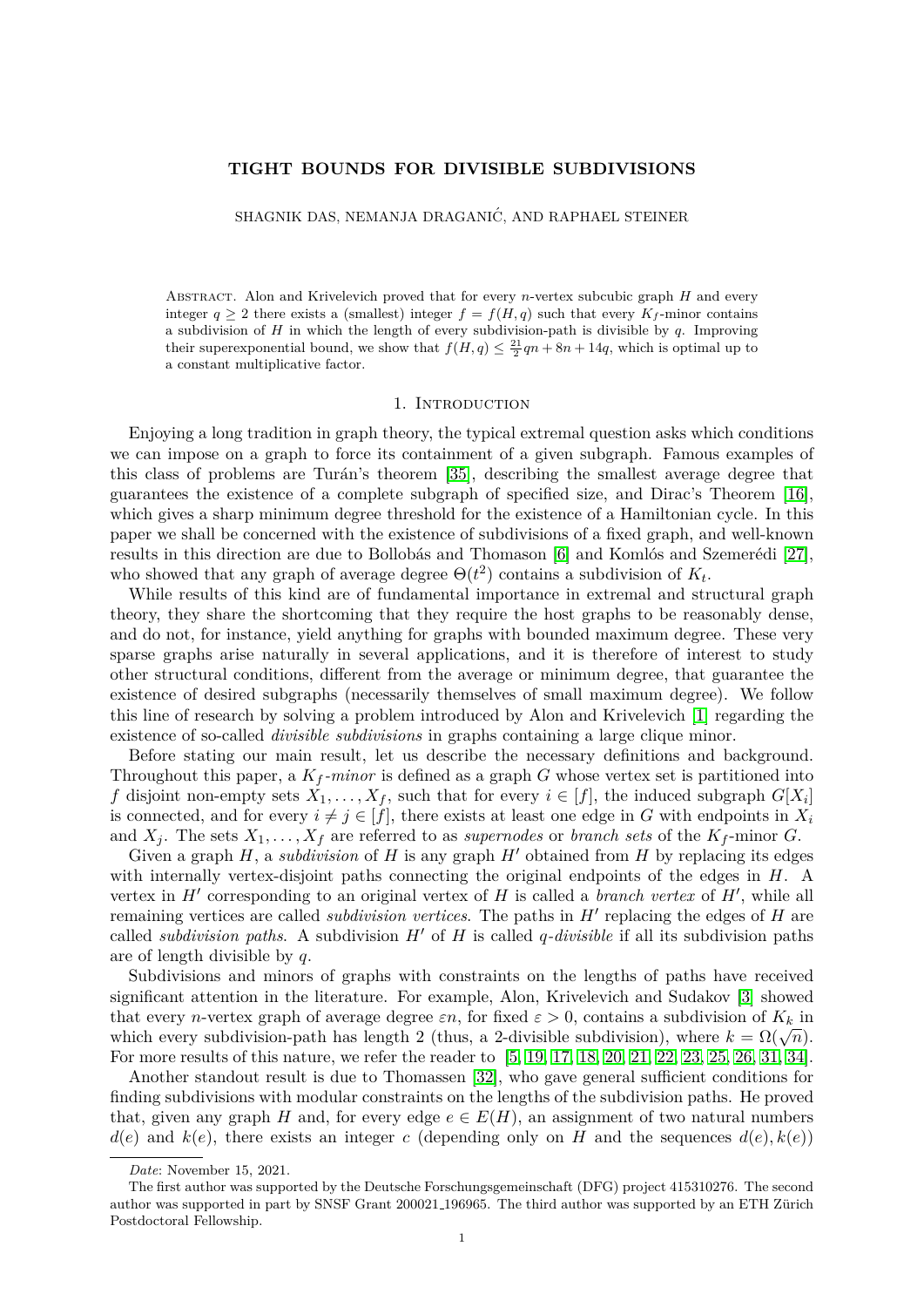such that every graph of chromatic number at least *c* contains a subdivision of *H* in which each edge  $e \in E(H)$  is replaced by a subdivision path whose length is congruent to  $d(e)$  modulo  $k(e)$ . Furthermore, if for no edge  $e \in E(H)$  the number  $d(e)$  is odd while  $k(e)$  is even, then there exists an integer  $c'$  such that for every graph of minimum degree at least  $c'$  the same conclusion holds. The latter result in particular shows that for every graph *H* and every integer *q*, any graph of sufficiently large minimum degree (in terms of  $H$  and  $q$ ) contains a  $q$ -divisible  $H$ -subdivision.

As alluded to earlier, the results mentioned above, and other results on parity-constrained subdivisions in the literature, only apply to dense graphs. Thus, if the average degree of the host graph is small (just slightly above 2, say), then no sufficient conditions for divisible subdivisions were known. Alon and Krivelevich [\[1\]](#page-11-1) filled this gap by providing a much more general sufficient condition in the case that *H* is subcubic.

<span id="page-1-0"></span>**Theorem 1.1.** For every graph *H* with  $\Delta(H) \leq 3$  and every integer  $q \geq 2$  there exists a (smallest) integer  $f = f(H, q) \geq 1$  *such that every*  $K_f$ -minor contains a q-divisible subdivision *of H as a subgraph.*

The main advantage of the result of Alon and Krivelevich relies in the fact that it is possible to find (arbitrarily) large complete minors even in classes of graphs with bounded maximum degree. For example, it was shown by Kawarabayashi and Reed [\[24\]](#page-12-15) that every graph without sublinear separators contains a large complete minor; in particular it is known (c.f. Krivelevich [\[28\]](#page-12-16)) that this property holds for essentially all graphs (even those of bounded degree) with sufficiently good expansion properties. Another interesting class of graphs for which the result applies are graphs of minimum degree at least 3 and large girth (see the results in [\[33,](#page-12-17) [15,](#page-12-18) [29\]](#page-12-19)). Hence, Theorem [1.1](#page-1-0) guarantees the existence of *q*-divisible *H*-subdivisions in these sparse graph classes.

Theorem [1.1](#page-1-0) is qualitatively optimal in the sense that for every  $q \geq 2$  there exist complete  $K_f$ -minors for arbitrarily large  $f$  with maximum degree 3 and such that every path between a pair of vertices of degree 3 has length divisible by *q*. Such a minor would not contain a subdivision of a graph with maximum degree at least 4, nor would it contain a subdivision of a cubic graph with a subdivision path of non-zero length modulo *q*.

However, the result proved in [\[1\]](#page-11-1) was quantitatively far from optimal: following the proof of Theorem [1.1](#page-1-0) in [\[1\]](#page-11-1), it gives at best an upper bound on  $f(H, q)$  which is of magnitude  $(q^2n)^{q^3n}$ , where  $n = v(H)$ . In contrast, the best lower bound on  $f(H, q)$  for subcubic graphs *H* on *n* vertices and *m* edges we are aware of is  $m(q-1) + n$ , obtained by considering the complete graph of order  $m(q-1) + n - 1$  (which is too small to host a *q*-divisible subdivision of *H*).

Consequently, Alon and Krivelevich posed the problem of improving the bound on *f*(*H, q*). In this paper we determine the value of  $f(H, q)$  for all possible choices of *H* and *q* up to a constant multiplicative error.

<span id="page-1-1"></span>**Theorem 1.2.** Let H be an *n*-vertex graph with  $e(H) = m$  and  $\Delta(H) \leq 3$ . Then, for every *integer*  $q \geq 2$ *, it holds that* 

$$
m(q-1) + n \le f(H, q) \le 7mq + 8n + 14q,
$$

*and hence*  $f(H, q) = \Theta(mq + n)$ *.* 

In the special case where *H* is a cycle, Alon and Krivelevich [\[1\]](#page-11-1) proved that for some constant *C*, every  $K_f$ -minor with  $f \geq C_g \log q$  contains a cycle of length divisible by q. The correct order of magnitude in this case was determined independently by Mészáros and the third author [\[30\]](#page-12-20) and by Arsovski (personal communication), who showed that  $f \geq Cq$  is sufficient. Theorem [1.2](#page-1-1) thus completes the picture by extending these sharp bounds to all subcubic graphs.

In fact, we obtain Theorem [1.2](#page-1-1) as a special case of a more general result, which naturally generalises the setting of divisible subdivisions to that of Abelian groups, as also mentioned by Alon and Krivelevich. Given an abelian group  $(A, +)$ , we call a graph A-weighted if each edge of the graph is equipped with a weight  $a \in A$ . This setting is studied in a subfield of algebraic Ramsey theory known as *zero-sum theory*, and we refer the reader to the survey of Caro [\[12\]](#page-11-4) for an overview of the area. One important graph-theoretic parameter studied in the area is the *zero-sum Ramsey number*, which measures the smallest size of a weighted complete graph in which one is guaranteed to find a desired subgraph of total weight zero. We refer to  $[2, 4, 7, 8, 9, 10, 11, 13, 14]$  $[2, 4, 7, 8, 9, 10, 11, 13, 14]$  $[2, 4, 7, 8, 9, 10, 11, 13, 14]$  $[2, 4, 7, 8, 9, 10, 11, 13, 14]$  $[2, 4, 7, 8, 9, 10, 11, 13, 14]$  $[2, 4, 7, 8, 9, 10, 11, 13, 14]$  $[2, 4, 7, 8, 9, 10, 11, 13, 14]$  $[2, 4, 7, 8, 9, 10, 11, 13, 14]$  $[2, 4, 7, 8, 9, 10, 11, 13, 14]$  for examples of results on this parameter.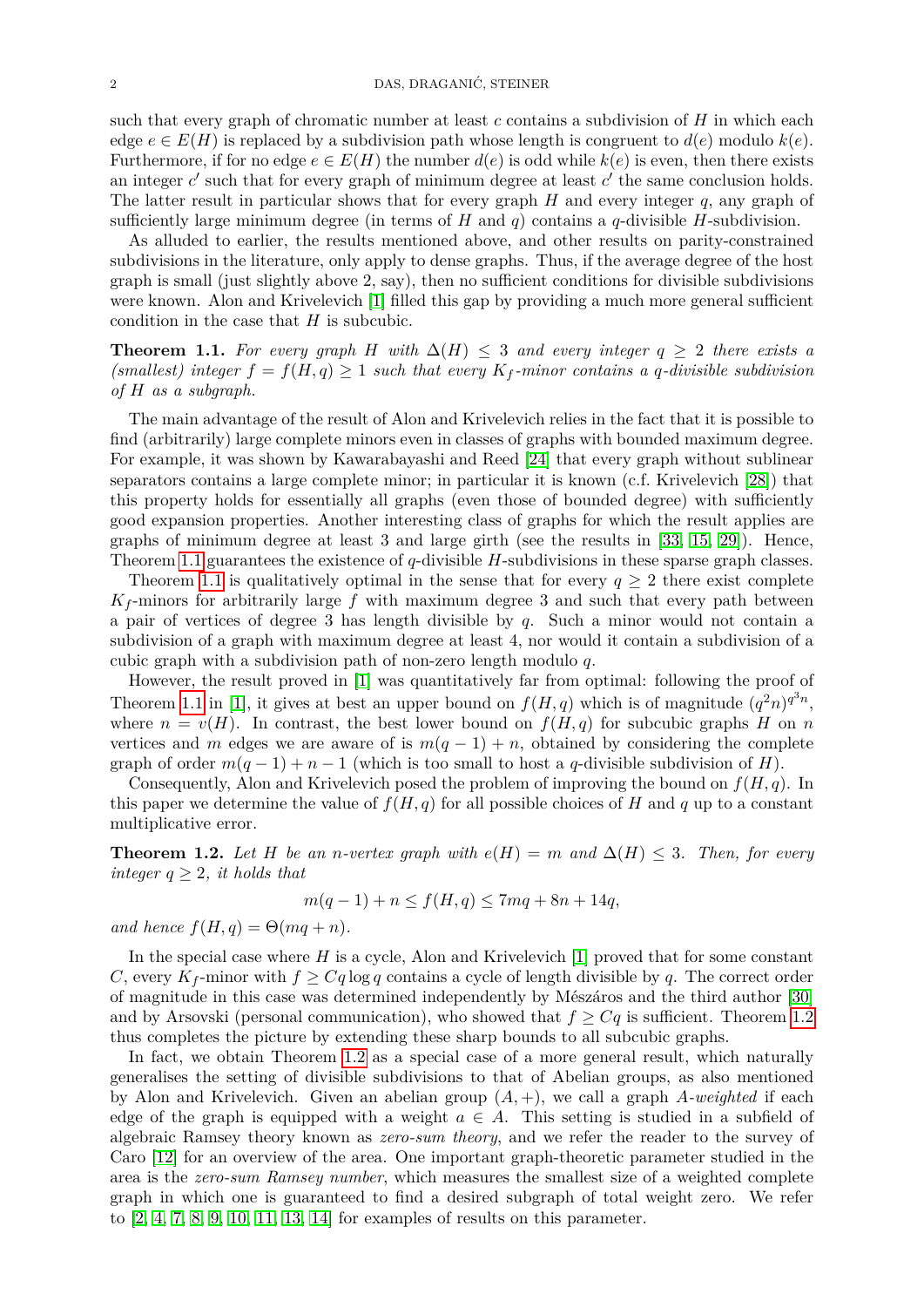Here, instead of a *q*-divisible subdivision, we aim for finding a subdivision of a fixed graph *H* such that the sum of the weights along any subdivision path equals  $0 \in A$ , and call such a subdivision an *A-divisible H-subdivision*.

The bound we will obtain for this problem depends on the parameter of an abelian group defined by

$$
\sigma(A) = \max_{B \le A} \left\{ \frac{|\{a \in A : 2a \in B\}|}{|B|} \right\}.
$$

For example, observe that for every integer  $q \geq 2$ , we have  $\sigma(\mathbb{Z}_q) = 1$  if *q* is odd and  $\sigma(\mathbb{Z}_q) = 2$ if *q* is even. With this notation in place, we can now state our result.

<span id="page-2-0"></span>**Theorem 1.3.** *For every subcubic graph H with n vertices and m edges and for every finite abelian group*  $(A, +)$ *, it holds that every A-weighted*  $K_f$ *-minor with* 

$$
f \ge 7m|A| + 4n\sigma(A) + 14|A|
$$

*contains an A-divisible H-subdivision.*

We can deduce Theorem [1.2](#page-1-1) directly from Theorem [1.3](#page-2-0) as follows: given a  $K_f$ -minor  $G$  with  $f \geq 7mq + 8n + 14q$ , let  $A = (\mathbb{Z}_q, +)$  and assign weight  $1 \in A$  to each edge of *G*. We can now apply Theorem [1.3,](#page-2-0) observing that  $f \geq 7m|A| + 4n\sigma(A) + 14|A|$ . In this labelling of *G*, a  $\mathbb{Z}_q$ -divisible *H*-subdivision is precisely a *q*-divisible *H*-subdivision, and hence we recover the conclusion of Theorem [1.2.](#page-1-1)

**Notation and Organisation.** We use standard notation throughout, but highlight some key terminology here to avoid any confusion.

Given a graph *G* and a finite abelian group  $(A, +)$ , an *A*-weighting of *G* is defined to be an assignment  $w : E(G) \to A$  of elements from A to the edges of G. Given an A-weighting w of a graph *G* and a subgraph *H* of *G*, we denote by  $w(H) = \sum_{e \in E(H)} w(e)$  the total weight of *H* in *G*, where the summation is in the abelian group. An *A*-weighted  $K_f$ -minor for some  $f \geq 1$ is simply a  $K_f$ -minor equipped with an  $A$ -weighting (which we, if not defined otherwise, always denote by *w*).

If *G* is an *A*-weighted graph for some abelian group  $(A, +)$ , we say that a subdivision of *H* contained as a subgraph in *G* is an *A-divisible subdivision* if the sum of all edge weights along any subdivision path in the *H*-subdivision equals 0.

Given an abelian group  $(A,+)$  and subsets  $A_1, A_2, \ldots, A_k \subseteq A$ , we denote by  $A_1 + \cdots + A_k =$  ${a_1 + \cdots + a_k : a_i \in A_i, i \in [k]} \subseteq A$  the sumset of  $A_1, \ldots, A_k$ . The sum of an empty list of subsets of *A* is defined to be equal to {0}. Given a subset  $S \subseteq A$ , we denote by  $\langle S \rangle$  the set of elements in the subgroup generated by the elements in *S*.

The remainder of this paper is laid out as follows. In the following section, we present some preliminary definitions and results that will be used in our proof. In Section [3,](#page-8-0) we prove our main result, Theorem [1.3.](#page-2-0) Finally, in Section [4,](#page-10-0) we provide some concluding remarks and open questions.

## 2. Preliminaries

In this section we shall introduce the notion of connectors, which play a pivotal role in our proof. We shall define them and prove some initial results, leading up to Proposition [2.10,](#page-6-0) which concerns the existence of connectors in A-weighted  $K_f$  minors (in what follows,  $\tilde{A}$  is an arbitrary finite abelian group and  $f \geq 4$  is an integer).

2.1. **Reduced minors and connectors.** Since our main result is about finding certain subgraphs in *A*-weighted complete minors, it will be helpful for us to restrict our attention to minors which are in some sense minimal. This property is captured in the following definition.

**Definition 2.1.** Let *G* be an *A*-weighted *K<sup>f</sup>* -minor. We say that *G* is a *reduced minor* if the following hold:

- Each supernode induces a tree in *G*;
- Every leaf in each tree induced by a supernode is adjacent to a vertex in another supernode;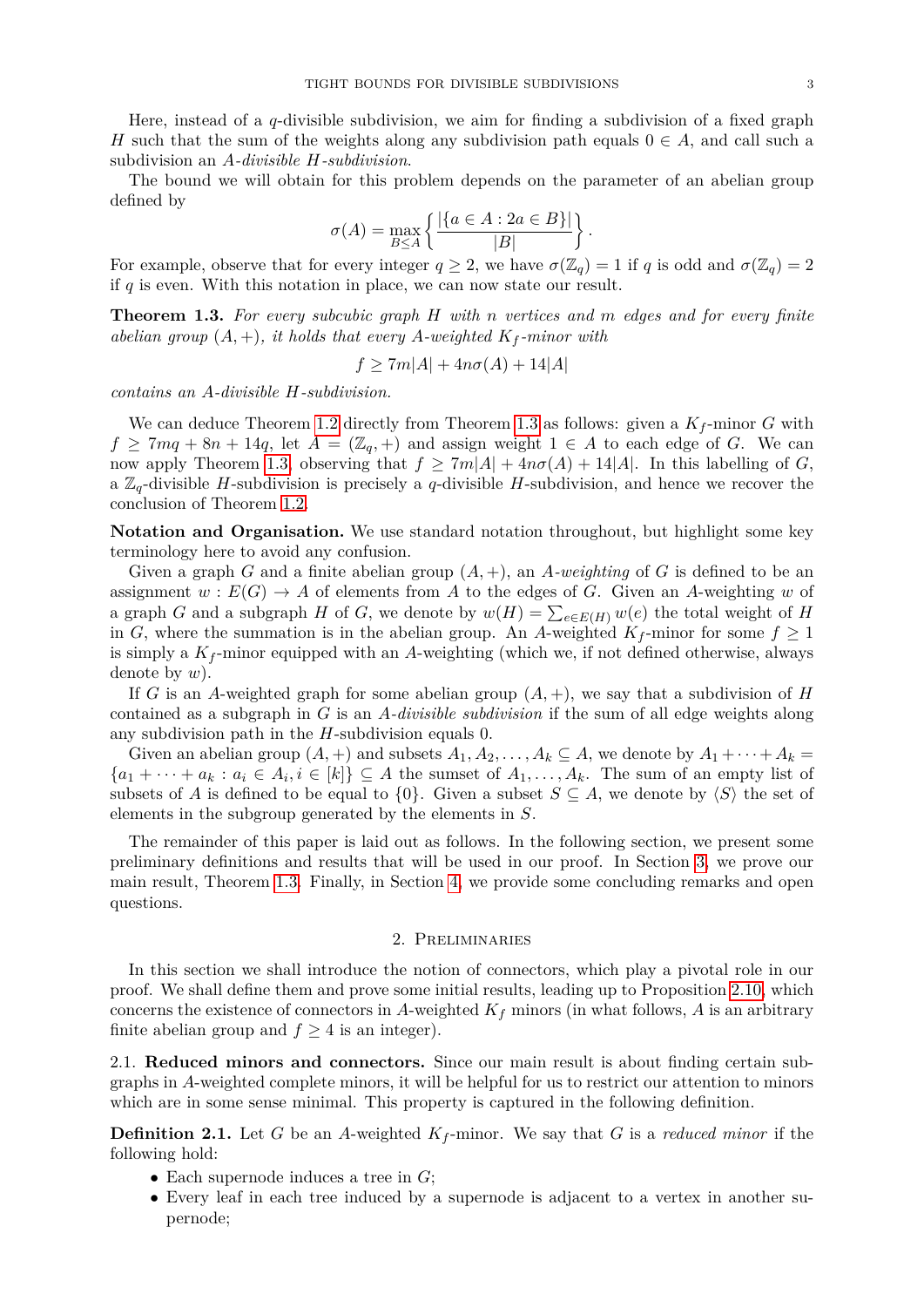• There is exactly one edge between any two supernodes;

 $\bullet$   $\delta(G) \geq 3$ .

<span id="page-3-0"></span>**Remark 2.2.** *Let G be an A*-weighted  $K_f$ -minor, where  $f \geq 4$ . We can get a reduced minor  $G'$  from  $G$  *in the following natural way.* We start by, for each supernode  $N$ , replacing  $G[N]$ *by one of its spanning trees. Next, between every pair of supernodes, we remove excess edges until exactly one connecting edge remains. We continue by, for every supernode N, successively removing from the tree G*[*N*] *leaves that do not have any neighbours outside N. Notice that after each of those operations, our graph is a K<sup>f</sup> -minor with minimum degree at least* 2*.*

*Finally, for every vertex v with only two neighbours u*<sup>1</sup> *and u*2*, we delete v and introduce the edge*  $\{u_1, u_2\}$  *with weight*  $w(\{u_1, u_2\}) = w(\{u_1, v\}) + w(\{v, u_2\})$ . Observe that  $u_1$  and  $u_2$ *cannot previously have been adjacent, since if they were, then v, u*<sup>1</sup> *and u*<sup>2</sup> *would form a triangle. However, since*  $f \geq 4$ *, v is of too low degree to be its own supernode, and therefore must be in the same supernode as at least one of*  $u_1$  *and*  $u_2$ . Then, if  $u_1$  *and*  $u_2$  *are in the same supernode* N, we *would have a cycle in G*[*N*]*, while otherwise there would be two edges between their supernodes.*

*Hence, after completing these steps, we obtain an*  $A$ *-weighted*  $K_f$ -minor  $G'$ , which we say is a reduced graph of *G*. Crucially, note that every path in *G*<sup> $\prime$ </sup> is obtained as a contraction of a *path in G with the same endpoints and the same weight.*

*The reduction of A-weighted clique minors described above naturally gives rise to a containment relation as follows: Given two numbers*  $f_1, f_2 \in \mathbb{N}$  such that  $f_1 \leq f_2$ , an A-weighted  $K_{f_1}$ -minor  $G_1$  and an A-weighted  $K_{f_2}$ -minor  $G_2$ , we say that  $G_1$  is a reduced sub-minor of  $G_2$ , *in symbols,*  $G_1 \preceq_A G_2$ , if  $G_1$  *is a reduced minor obtained from*  $G_2$  *by first deleting all vertices in a subset of its supernodes, and then applying reduction operations as described above to the remaining complete minor.*

Pause to note that  $\preceq_A$  forms a transitive relation on the set of A-weighted clique minors, and, just as above, if  $G_1 \preceq_A G_2$  for two *A*-weighted clique-minors, then every path in  $G_1$  corresponds to a contraction of a path in  $G_2$  with the same endpoints and the same weight. In particular, if  $G_1$  contains an A-divisible subdivision of a graph  $H$ , then  $G_2$  contains such a subdivision as well, which even uses the same set of branch vertices.

When working with a reduced  $K_f$ -minor, it is often convenient to view the graph at the level of its supernodes. However, when we then try to embed a subdivision  $H'$  of a cubic graph  $H$ , we need to identify individual vertices within the supernodes to act as the branch vertices of  $H'$ . The following proposition allows us to do so.

**Proposition 2.3.** *Let T be a tree, and let v*1*, v*<sup>2</sup> *and v*<sup>3</sup> *be (not necessarily distinct) vertices in T*. Then there exists a vertex  $\bar{v}$  that is connected by internally vertex-disjoint paths (possibly of *length zero)* to  $v_1$ ,  $v_2$  *and*  $v_3$ *. We call*  $\bar{v}$  *the central vertex in*  $T$  *with respect to*  $v_1$ *,*  $v_2$  *and*  $v_3$ *.* 

*Proof.* Let *P* be the unique path between  $v_1$  and  $v_2$ . If  $v_3$  is on *P*, then we set  $\bar{v} = v_3$ . If not, consider the path from  $v_3$  to  $v_2$ , and let  $\bar{v}$  be the first vertex on this path that lies on *P*.

We conclude this subsection by introducing connectors, which are central to our proof. Roughly speaking, these are subgraphs of weighted graphs that contain many paths of different weights between a specified pair of vertices.

**Definition 2.4.** Given an *A*-weighted graph *G*, a *connector* is a subgraph of *G* consisting of the union of disjoint cycles  $C_1, \ldots, C_\ell$  together with paths  $P_0, P_1, \ldots, P_\ell$  such that all paths are mutually disjoint and internally vertex disjoint from the cycles, and such that the last vertex of *P*<sup>*i*</sup> is in  $C_{i+1}$  for all  $0 \le i \le \ell - 1$ , and the first vertex of  $P_i$  is in  $C_i$  for all  $i \in [\ell]$ . For all  $i \in [\ell]$ , let  $x_i$  and  $y_i$  be the weights of the two paths contained in  $C_i$  that connect  $P_{i-1}$  to  $P_i$ .

For a subset  $S \subseteq A$  we say that a connector is an *S-connector* if  $S \subseteq \sum_{i \in [\ell]} \{0, x_i - y_i\}$ . We will refer to the first vertex of  $P_0$  and the last vertex of  $P_\ell$  as the first and last vertex of the connector, respectively (see Figure [1\)](#page-4-0), and we call them the *endpoints* of the connector.

The *base path* of a connector is the path *P* between the endpoints such that, for each *i*,  $P \cap C_i$ is the path of weight  $y_i$ . By *switching* the path used in  $C_i$  to the one which is of weight  $x_i$ , observe that the weight of *P* changes by  $x_i - y_i$ . Hence, by definition of a *S*-connector, by doing the appropriate switches, for every  $s \in S$  we can get a path *Q* of weight  $w(Q) = w(P) + s$ between the endpoints of the connector.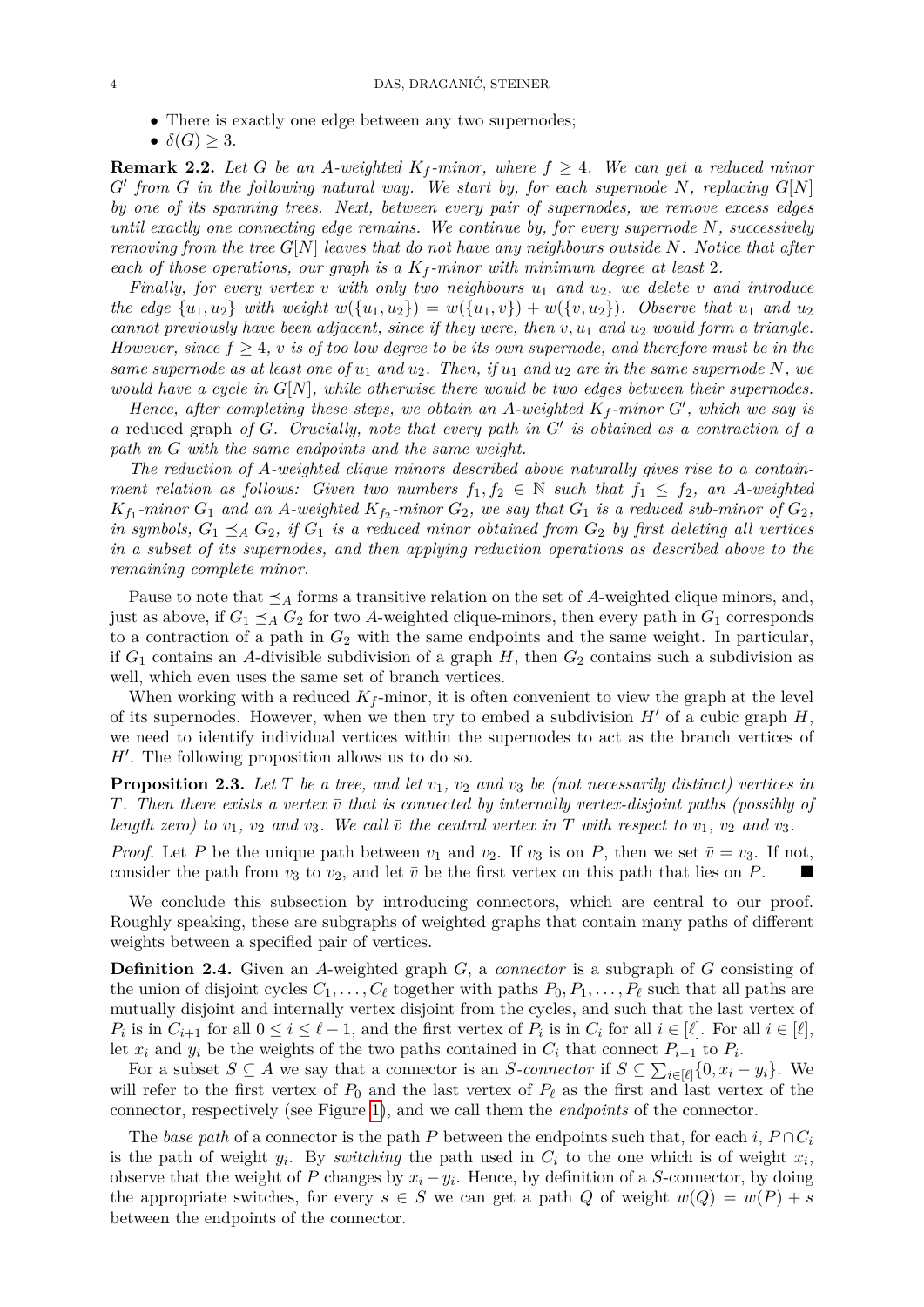<span id="page-4-0"></span>

**Figure 1.** Illustration of a connector with endpoints *u* and *v*. For each  $i \in [\ell]$ , the labels  $x_i$  and  $y_i$  represent the weights of the two paths in  $C_i$  which connect  $P_{i-1}$  to  $P_i$ .

2.2. **Permissible cycles and** *B***-restricted minors.** The main goal of this section is to prove Proposition [2.10,](#page-6-0) which concerns the existence of connectors and plays an important role in the proof of Theorem [1.3.](#page-2-0) In order to lay the groundwork for this result, we next define special types of paths and cycles in complete minors.

**Definition 2.5.** Let *G* be a reduced  $K_f$ -minor.

- We say that a path *P* in *G* is *permissible* if for every supernode *N* we have that *G*[*N*]∩*P* is either empty or a path.
- We say that a cycle *C* in *G* is *permissible* if for every supernode *N* we have that *G*[*N*]∩*C* is either empty or a path, except for at most one supernode  $N_1$  for which  $G[N_1] \cap C$  can be the union of two vertex-disjoint paths.

<span id="page-4-1"></span>**Remark 2.6.** *Notice that if a permissible cycle C has a supernode*  $N_1$  *for which*  $G[N_1] \cap C$  *is the union of two disjoint paths P*<sup>1</sup> *and P*2*, then C is incident to at least five supernodes. Indeed, observe that the four edges in C which are incident to the endpoints of P*<sup>1</sup> *and P*2*, and which are not in N*1*, have their other endpoint in mutually distinct supernodes. This is because G is a reduced minor, so there is exactly one edge between two supernodes. Hence, C meets at least four other supernodes besides N*1*.*

We will also need the following definition before stating the results of this subsection.

**Definition 2.7.** Let *G* be an *A*-weighted  $K_f$ -minor and let  $B \leq A$  be a subgroup. Then we say that *G* is *B-restricted* if the following hold:

- Every permissible cycle *C* in *G* has weight  $w(C) \in B$ .
- Every edge *e* has weight  $w(e)$  such that  $2w(e) \in B$ .

Note that every A-weighted  $K_f$ -minor is trivially A-restricted, and so this definition is only of interest when *B* is a proper subgroup of *A*. The following lemma states that in order to show a weighted minor is *B*-restricted, it suffices to check permissible cycles incident to few supernodes.

<span id="page-4-2"></span>**Lemma 2.8.** Let *A* be an abelian group, let  $f \geq 5$  and let  $B \leq A$ . Let *G* be a reduced *Aweighted K<sup>f</sup> -minor such that every permissible cycle C whose vertices are contained in at most five supernodes satisfies*  $w(C) \in B$ *. Then G is B-restricted.* 

*Proof.* Suppose  $B \neq A$  as otherwise the claim holds trivially. Let us first show that  $2w(e) \in B$ for every edge  $e$  in  $G$ . Denote by  $u, v$  the endpoints of an edge  $e$ , and let  $N_1$  and  $N_2$  be the supernodes such that  $u \in N_1$  and  $v \in N_2$ .

First consider the case that  $N_1 = N_2$ . Since *u* and *v* are of degree at least three (since *G* is a reduced minor), let  $x_1, x_2$  be two of the other neighbours of *u*, and  $x_3, x_4$  two other neighbours of *v*. For each  $i \in [4]$  do the following. If  $x_i$  is already in another supernode  $X_i \neq N_1$ , let  $P_i$  be the path consisting of one vertex  $x_i$ , and let  $s_i = x_i$ . Otherwise, let  $t_i$  be a leaf in the maximal subtree of  $G[N_1]$  which contains  $x_i$ , but which does not contain  $u$  and  $v$ , and let  $s_i$ be a neighbor of  $t_i$  in another supernode  $X_i$  (by the definition of a reduced minor, every leaf has such a neighbour). Now, let  $P_i$  be the path obtained by concatenating the unique path between  $x_i$  and  $t_i$  in  $G[N_1]$  with the edge  $\{t_i, s_i\}$ . Next, let  $Q_1$  be the unique path between *s*<sub>1</sub> and *s*<sub>3</sub> in the tree  $G[X_1 \cup X_3]$ , and similarly  $Q_2$  the path between *s*<sub>2</sub> and *s*<sub>4</sub> in  $G[X_2 \cup X_4]$ (see Figure [2\)](#page-5-0). Note that by construction we have that the cycle  $C_1$  formed by the paths  $P_1 - Q_1 - P_3 - x_3 - v - u - x_1$  is a permissible cycle incident with three supernodes, as is the cycle  $C_2$  consisting of  $P_2 - Q_2 - P_4 - x_4 - v - u - x_2$ , so we have that  $w(C_1), w(C_2) \in B$ . Also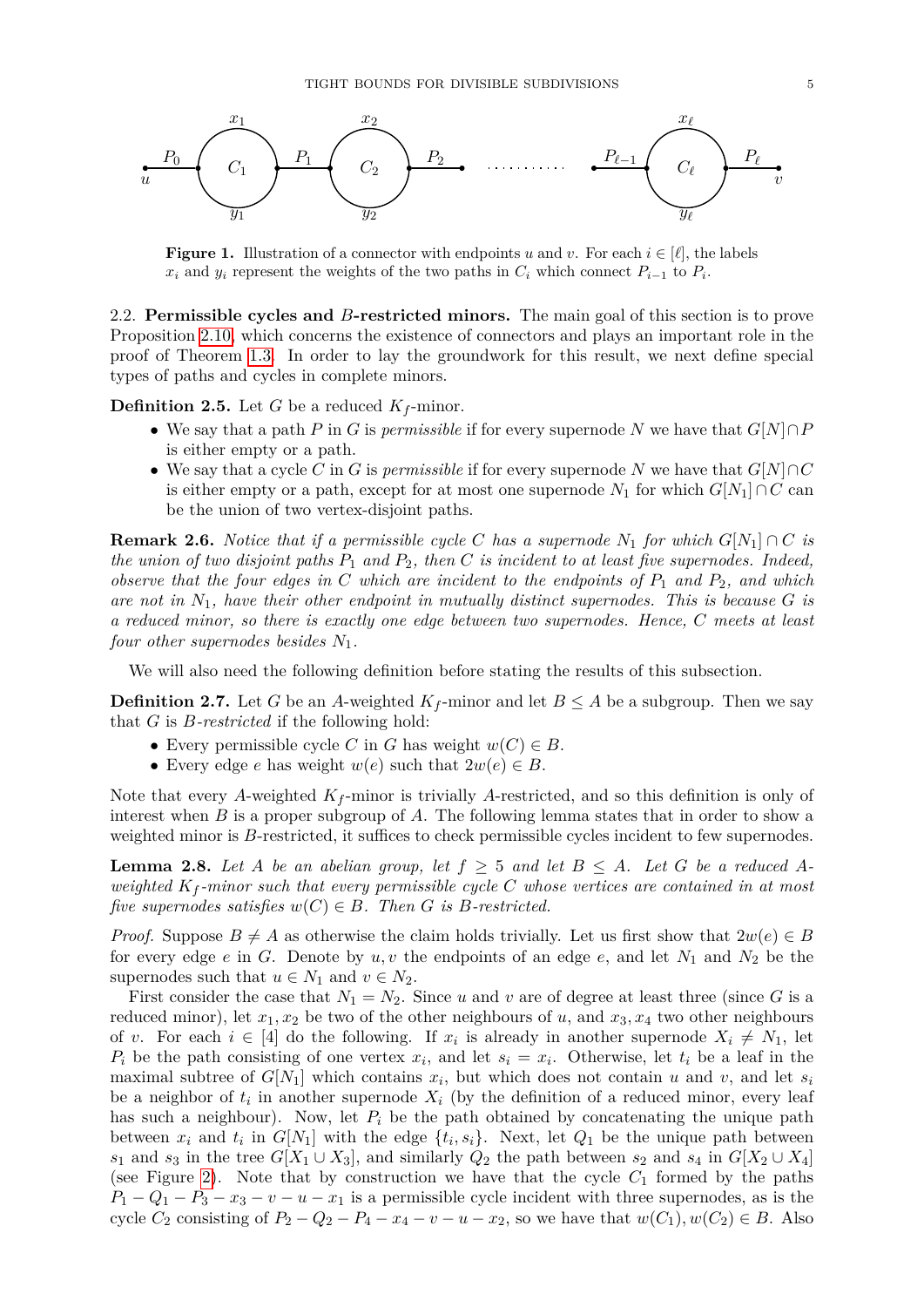<span id="page-5-0"></span>note that the cycle *C* with edge-set  $(E(C_1) \cup E(C_2)) \setminus \{e\}$  is permissible and incident to five supernodes, hence we conclude  $2w(e) = w(C_1) + w(C_2) - w(C) \in B$ .



**Figure 2.** The union of the blue curves depicts the path *Q*1, and the union of the red curves depicts  $Q_2$ .

Next, suppose  $N_1 \neq N_2$ . Let *M* be a supernode different from  $N_1, N_2$  and let  $\{n_1, m_1\}$  be the unique edge between  $N_1$  and  $M$ , and let  $\{n_2, m_2\}$  be the unique edge between  $N_2$  and *M*, where  $m_i \in M$  and  $n_i \in N_i$ . Let  $Q_1$  be the path between  $m_1$  and  $m_2$  in *M*. Let  $P_1$  be the path in  $N_1$  from  $u$  to  $n_1$ , and let  $P_2$  be a path (internally vertex-disjoint from  $P_1$ ) in  $N_1$ which starts at *u*, goes to a leaf in  $G[N_1]$ , and finishes at a vertex  $s_1$  in another supernode  $M_1$ different from  $N_1, N_2, M$ , such that  $V(P_1) \cap M_1 = \{s_1\}$ . Analogously, we find a path  $P_3$  from *v* to *n*<sub>2</sub> in *N*<sub>2</sub>, and a path *P*<sub>4</sub> from *v* to a vertex  $s_2 \in M_2$ , for a supernode  $M_2$  different from  $N_1, N_2, M$ , and such that  $V(P_4) \cap M_2 = \{s_2\}$ . Finally, let  $Q_2$  be the path in the tree  $G[M_1 \cup M_2]$ which connects  $s_1$  to  $s_2$ . Again we have constructed two cycles  $C_1$  and  $C_2$ , consisting of paths  $\{v, u\} - P_1 - \{n_1, m_1\} - Q_1 - \{m_2, n_2\} - P_3$  and  $\{v, u\} - P_2 - Q_2 - P_4$ , and as in the case when  $N_1 = N_2$ , we get a permissible cycle *C* (with edge-set  $(E(C_1) \cup E(C_2)) \setminus \{e\}$ ) contained in the union of at most five supernodes. We conclude again that  $2w(e) = w(C_1) + w(C_2) - w(C) \in B$ .

<span id="page-5-1"></span>Now let us show that all permissible cycles *C* have  $w(C) \in B$ , and for the sake of contradiction assume the contrary. Let *C* be a permissible cycle with  $w(C) \notin B$  that minimises the number of supernodes it intersects. By assumption, *C* is incident to at least six supernodes. Look at the cyclic ordering of those supernodes based on their appearance on *C* (where at most one supernode appears two times, as shown in Figure [3\)](#page-5-1).



**Figure 3.** The circles represent the supernodes that contain a single path in the cycle *C* for which we assumed that  $w(C) \notin B$ , while the ellipse represents the supernode N that intersects  $C$  in two paths. The curved blue lines are paths in  $C$ , while straight blue lines are edges in *C*. The dashed red curve represents the path *P* between two supernodes which splits *C* into two permissble cycles, each of which is incident to fewer supernodes than *C*.

Let  $N_1$  and  $N_2$  be two supernodes that intersect  $C$  in exactly one path each,  $P_1$  and  $P_2$ respectively, such that  $N_1$  and  $N_2$  are at least three apart in the cyclic ordering of supernodes.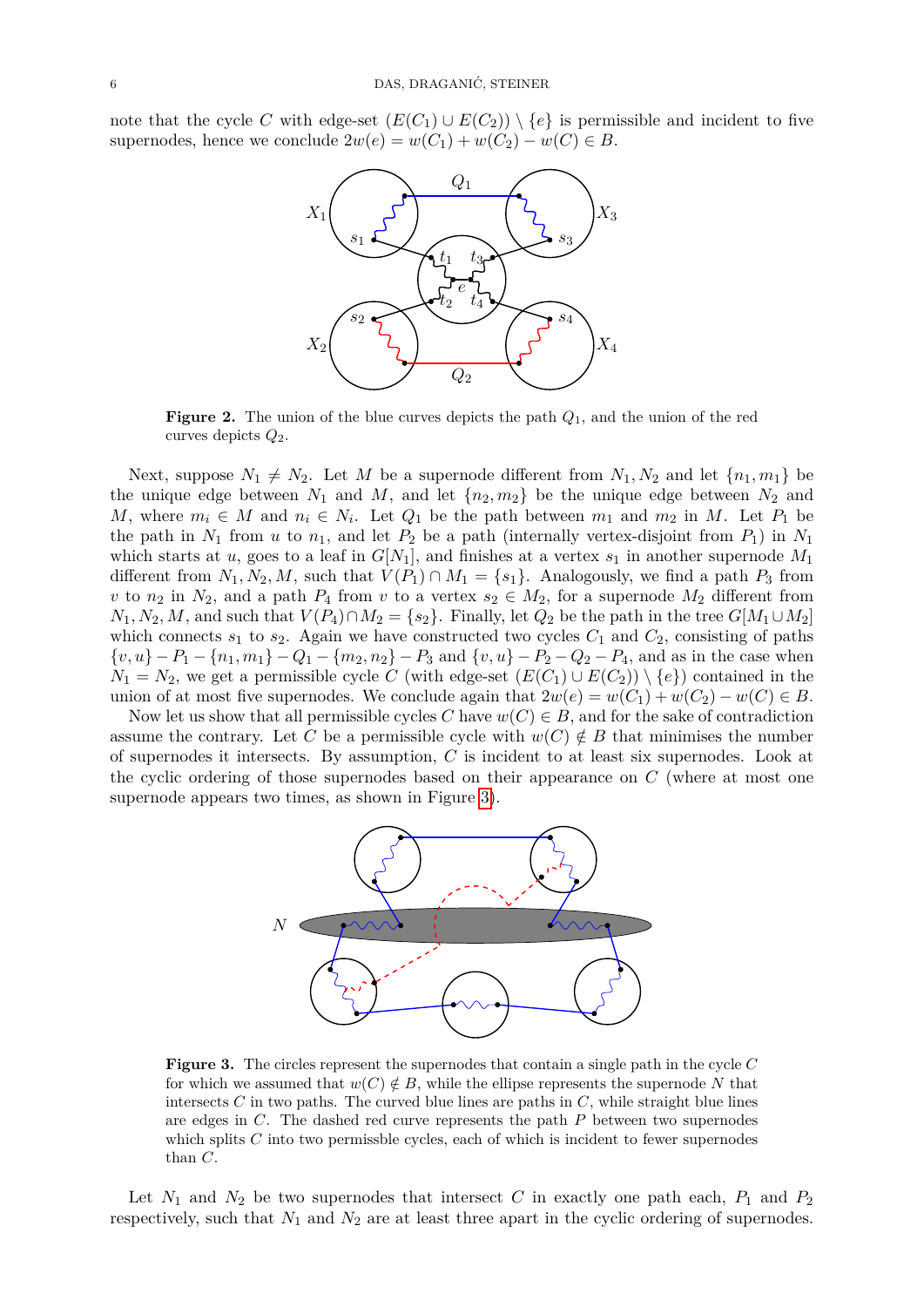Now, let *P* be the shortest path in  $G[N_1 \cup N_2]$  between  $P_1$  and  $P_2$ . The union  $C \cup P$  then splits into two cycles  $C_1$  and  $C_2$  whose intersection is the path  $P$ . But since  $C_1$  and  $C_2$  are also permissible, and since they are incident to fewer supernodes than *C*, by our minimality assumption on *C* we have that  $w(C_1), w(C_2) \in B$ . But this means that

$$
w(C) = \underbrace{w(C_1)}_{\in B} + \underbrace{w(C_2)}_{\in B} - \underbrace{2w(P)}_{\in B} \in B,
$$

since  $2w(e) \in B$  for each edge *e* in the path *P*, as shown in the first part of the proof. This gives the desired contradiction and finishes the proof.

We continue with a simple lemma which, roughly speaking, will be used to reveal some information about the cycle weights in a graph in which a particular connector cannot be extended by another cycle. It is one ingredient for the proposition which follows after the lemma.

<span id="page-6-1"></span>**Lemma 2.9.** *Let S and T be subsets of elements of a finite abelian group A, where*  $0 \in S$ *. Suppose that*  $S + \{t\} \subseteq S$  *for all*  $t \in T$ *. Then*  $\langle \{t | t \in T\} \rangle \subseteq S$ *.* 

*Proof.* We want to show that for every integer *k* and for every sequence  $t_1, \ldots, t_k$  of (not necessarily distinct) elements of *T*, we have  $\sum_{i=1}^{k} t_i \in S$ . We show this by induction on *k*.

For  $k = 1$ , note that *S* contains 0, so by assumption  $0 + t_1 \in S$ . For  $k \geq 2$ , by the induction hypothesis we may assume  $\sum_{i=1}^{k-1} t_i \in S$ . Then we have  $\sum_{i=1}^{k} t_i = (\sum_{i=1}^{k-1} t_i) + t_k \in S + \{t_k\} \subseteq S$ , as desired.

The following result is one of the main building blocks of our proof. It states that in a *B*restricted minor we can either find a *B*-connector of small size, or we can delete a small number of supernodes and be left with a  $B'$ -restricted minor for a proper subgroup  $B' < B$ .

<span id="page-6-0"></span>**Proposition 2.10.** Let A be a finite abelian group,  $B \leq A$  a subgroup, and let G be a reduced *B-restricted A-weighted K<sup>f</sup> -minor. Then at least one of the following two claims holds:*

- *G contains a B-connector F which intersects at most* 7|*B*| *supernodes, such that for each endpoint v of F and the supernode N containing v we have*  $V(F) \cap N = \{v\}$ *. Furthermore, the base path of F is permissible.*
- *There is a proper subgroup*  $B' < B$  *and a reduced subminor*  $G' \preceq_A G$  *such that*  $G'$  *is a B*<sup> $\prime$ </sup>-restricted *A*-weighted reduced  $K_{f'}$ -minor, where  $f' \geq f - 7|B|$ .

*Proof.* Note that we may assume  $f > 7|B|$ , as otherwise the second claim is trivially true by letting  $G'$  be a trivial subgraph of  $G$ . We will attempt to construct the connector by finding a sequence of subsets  $S_0 \subsetneq S_1 \subsetneq \ldots \subsetneq S_t = B$  for some  $t \leq |B|$ , and for each  $i \in [t]$  an  $S_i$ -connector intersecting at most 7*i* supernodes. For every  $i \in [t-1]$ , the  $S_{i+1}$ -connector will extend the previously constructed  $S_i$ -connector with vertices from at most seven new supernodes.

Let  $S_0 = \emptyset$ , and for technical reasons, with slight abuse of notation, let the empty subgraph be our first connector. Suppose for some  $0 \leq i \leq t-1$  we have found an  $S_i$ -connector where  $S_i \subsetneq B$ , and let us find an  $S_{i+1}$ -connector. Consider the graph obtained by removing from *G* all supernodes that have a vertex in the  $S_i$ -connector, and denote by  $G_i$  a reduced minor of that graph. Note that  $G_i$  is a  $K_{f'}$ -minor for  $f' \ge f - 7i > 7|B| - 7i > 7$  and that  $G_i \preceq_A G$ .

Let *C* be a permissible cycle in  $G_i$  that is incident to at most five supernodes. Note that *C* consists of vertices that are in at least three different supernodes (as any pair of supernodes induces a tree in a reduced minor), and choose  $T_1, T_2$  and  $T_3$  to be three distinct supernodes that intersect *C* in precisely one non-empty path (see Remark [2.6\)](#page-4-1). Now, let  $N_1, N_2$  and  $N_3$  be three supernodes in *G<sup>i</sup>* disjoint from *C*.

In what follows, to simplify our notation, we will use the same names for corresponding supernodes in  $G$  and in the reduced subminor  $G_i$ , anticipating that a supernode might lose some vertices and that some edges can be contracted when passing from *G* to *G<sup>i</sup>* . We also use the same names for subgraphs  $H$  of  $G_i$ , which correspond to subdivisions of  $H$  in  $G$ . Observe that by Remark [2.2,](#page-3-0) the weight of the subdivision paths in *G* is the weight of the corresponding edge of  $H$  in  $G_i$ .

For  $j \in [3]$ , let  $u_j \in V(G_i)$  be the vertex in  $N_j$  that has a neighbour in  $T_j$ , and let  $Q_j$  be the shortest path from  $u_j$  to  $C \cap T_j$  in  $G_i[N_j \cup T_j]$ , observing that the interval vertices of  $Q_j$  all lie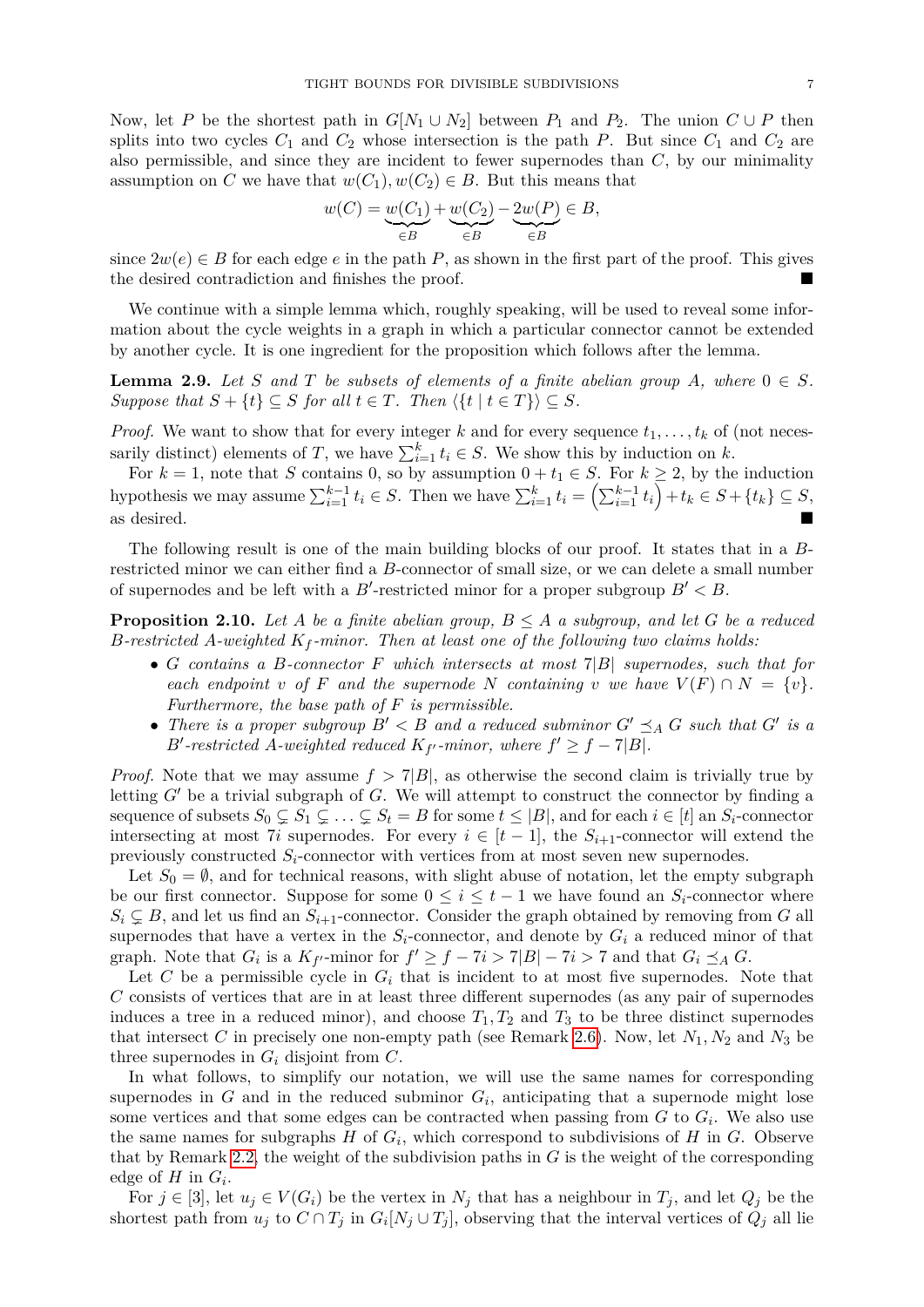<span id="page-7-0"></span>in  $T_j$  (see Figure [4\)](#page-7-0). The endpoints of these paths split  $C$  into three paths in  $G_i$ , whose weights we denote by  $x_1, x_2$  and  $x_3$ , in such a way that for every  $j \in [3]$  the segment of *C* between the endpoints of  $Q_{j-1}$  $Q_{j-1}$  $Q_{j-1}$  and  $Q_{j+1}$  is of total weight  $x_j$ <sup>1</sup>. Let  $\delta_1(C) = x_1 + x_2 - x_3$ ,  $\delta_2(C) = x_2 + x_3 - x_1$ and  $\delta_3(C) = x_3 + x_1 - x_2$ .



**Figure 4.** The circles represent the supernodes that contain a single path in the cycle *C*, while the ellipse represents the supernode *N* that intersects *C* in two paths. The red curves from  $u_j$  to the blue paths represent the paths  $Q_j$ .

Suppose first that there is some  $j \in [3]$  such that  $S_i + \{0, \delta_j(C)\} \neq S_i$ ; by relabelling, we may assume that  $j = 1$ . Then the endpoints of  $Q_1$  and  $Q_2$  split *C* into two paths  $P_1$  and  $P_2$ of weights  $x_3$  and  $x_1 + x_2$ . Now we complete the construction of the  $S_{i+1}$ -connector, where we set  $S_{i+1} = S_i + \{0, \delta_1(C)\}\$ . If  $i = 0$ , then let the  $S_{i+1}$ -connector be the concatenation of  $Q_1, C_2$ and  $Q_2$ . Otherwise, let z be the last vertex of the  $S_i$ -connector that we want to extend, and let *Z* be the supernode in *G* containing it. Prolong the last path of this connector by attaching to *z* the shortest path from *z* to  $Q_1$  in  $G[Z \cup N_1]$ , and then attach to this path the remaining part of *Q*<sup>1</sup> whose endpoint is on the cycle *C*. Now, attach to the connector the cycle *C*. To complete the  $S_{i+1}$ -connector, we wish to attach the path  $Q_2$ . Note that the last vertex  $u_2$  of  $Q_2$ was the only vertex in  $Q_2$  from  $N_2$  in the graph  $G_i$ , but when we lift from  $G_i$  to  $G$ , the path  $Q_2$  may have more vertices from  $N_2$ . Hence we remove all vertices from  $Q_2 \cap N_2$  except the one adjacent to  $T_2$ , and attach the obtained path to  $C$ . In this fashion, we maintain the desired property of the last vertex in the connector, as the vertex in *Q*<sup>2</sup> adjacent to *T*<sup>2</sup> is now the only vertex from  $N_2$  in the connector. Also note that that we added vertices from at most seven new supernodes to the  $S_i$ -connector to make this  $S_{i+1}$ -connector. Finally,  $P_1$  is a permissible path,<sup>[2](#page-7-2)</sup> and by construction it is easy to see that the base path of the  $S_{i+1}$ -connector is also permissible.

If we are able to iterate this process, after at most  $|B|$  steps we would obtain the desired *B*-connector (meeting at most  $7|B|$  supernodes). On the other hand, if an iteration fails, it must mean that for some  $0 \leq i \leq |B|-1$  and for all  $j \in [3]$ , we have  $S_i + \{0, \delta_i(C)\} = S_i$  for every choice of a permissible cycle  $C$  incident to at most five supernodes. Let  $C$  be the collection of those cycles in  $G_i$ . We conclude, by Lemma [2.9,](#page-6-1) that the group  $B' = \langle {\delta_j(C) | j \in [3], C \in C} \rangle$ , is contained in  $S_i$ . Since we do not yet have a *B*-connector, we must have  $B' < B$ . Furthermore, observe that  $w(C) = \delta_1(C) + \delta_2(C) + \delta_3(C) \in B'$  for all  $C \in \mathcal{C}$ . Appealing to Lemma [2.8,](#page-4-2) we deduce that  $G_i$  is a  $B'$ -restricted reduced  $K_{f'}$ -minor, where, since we have only lost the supernodes in the  $S_i$ -connector,  $f' \ge f - 7i \ge f - 7|B|$ .

<span id="page-7-2"></span><span id="page-7-1"></span><sup>1</sup> summation of indices with modular arithmetic

<sup>2</sup>Either all supernodes incident to *C* intersect *C* in at most one path, and then it is clear that the same holds for *P*1. Otherwise, by Remark [2.6](#page-4-1) we know that exactly 5 supernodes are incident to *C*, and the cyclic ordering of the supernodes as they appear on *C* is  $T, -, -, T, -, -$  (where *T* is the repeated supernode, and each '-' sign is uniquely assigned to a distinct supernode). Now it is clear that for every choice of  $P_1$  as in the proof,  $P_1$  intersects *G*[*T*] in at most one path.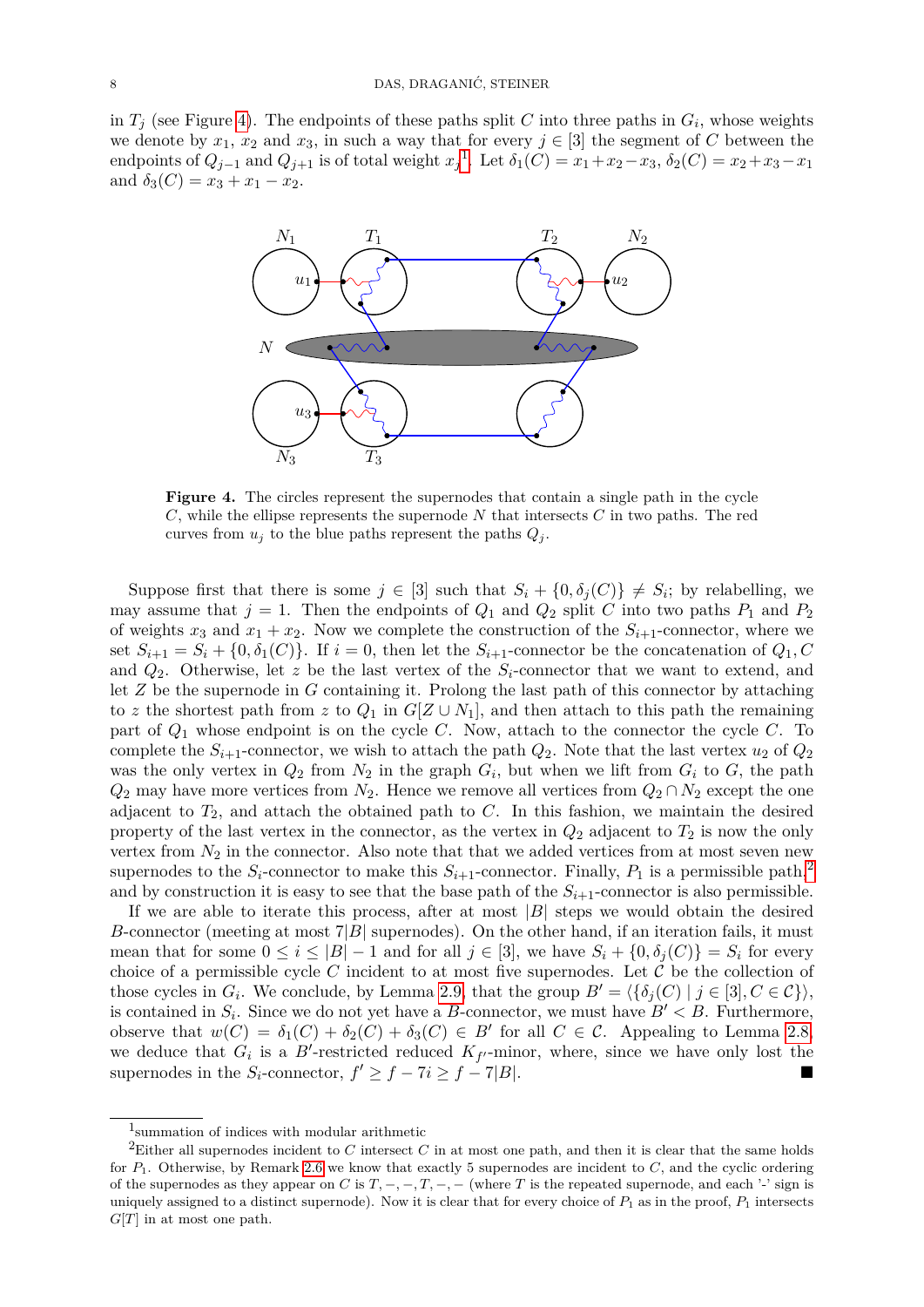#### 3. The proof

<span id="page-8-0"></span>We are now ready to prove our main result, which we restate here for the convenience of the reader.

**Theorem 1.3.** *For every subcubic graph H with n vertices and m edges and for every finite abelian group*  $(A, +)$ *, it holds that every A-weighted*  $K_f$ *-minor with* 

$$
f \ge 7m|A| + 4n\sigma(A) + 14|A|
$$

*contains an A-divisible H-subdivision.*

*Proof.* Let *G* be an *A*-weighted  $K_f$ -minor, which we may assume is reduced (see Remark [2.2\)](#page-3-0). The idea of the proof is to find  $m = e(H)$  disjoint connectors in  $G$ , each of which is contained in the union of at most  $7|A|$  supernodes. We will route the subdivision paths through these connectors, so that we can then apply switches within the connectors to ensure each path is of weight  $0 \in A$ .

We begin by constructing *A*-connectors for as long as we are able. If at some point no further such connector can be found, this will reveal some structural information about the edge weights in the remaining graph, as given by Proposition [2.10.](#page-6-0) This information will allow us to pass to some subgroup  $A' < A$ , and we shall then construct  $A'$ -connectors instead. We repeat this process until we have the desired number of connectors, keeping track of their various types. We shall then use these in conjunction with the remaining vertices to build an *A*-divisible subdivision of *H*.

We initially set  $f_0 = f$ ,  $B_0 = A$  and  $G_0 = G$ . For each iteration of our process, suppose we have  $i \geq 0$  and  $f_i$ ,  $B_i$  and  $G_i$  such that  $G_i \preceq_A G$  is a  $B_i$ -restricted A-weighted reduced  $K_{f_i}$ -minor; we shall then find  $f_{i+1}$ ,  $B_{i+1}$  and  $G_{i+1}$  as follows.

Applying Proposition [2.10](#page-6-0) to  $G_i$ , we either find a  $B_i$ -connector  $F_i$  using at most  $7|B_i|$  supernodes, or we obtain a proper subgroup  $B' < B_i$  and a reduced subminor  $G' \preceq_A G_i \preceq_A G$  that is a *B*'-restricted reduced  $K_f$ -minor, where  $f' \ge f - 7|B_i|$ .

- (1) In the former case, we increment our iteration counter, and let  $G_{i+1}$  be the graph obtained by reducing  $G_i$  after removing the supernodes used in  $F_i$ . We set  $B_{i+1} = B_i$  and we let  $f_{i+1}$  be the number of supernodes in  $G_{i+1}$ , noting that  $f_{i+1} \ge f_i - 7|B_i|$ .
- (2) In the latter case, we remain in the current iteration, but update  $G_i = G'$ ,  $B_i = B'$  and we set  $f_i = f'$ . We repeat the process, applying Proposition [2.10](#page-6-0) to  $G_i$  again, until we encounter the first case.

Every time we enter case  $(2)$  in this inductive process, the size of the group  $B_i$  we are working with decreases by a factor of at least two. Thus, we encounter case (2) at most  $\lceil \log_2|A| \rceil$  times. Moreover, after  $j \geq 0$  instances of case (2), the size of the group  $B_i$  is at most  $2^{-j} |A|$ . Since we lose at most  $7|B_i|$  supernodes every time we fall into case  $(2)$ , we can bound the total number of supernodes lost in case (2) during the process by  $14|A| = \sum_{j\geq 0} 7 \cdot 2^{-j}|A|$ .

As the number of occurrences of the second case is bounded, we must eventually meet the first case *m* times, after which we will have the desired *m* connectors. Each connector costs us at most  $7|B_i| \leq 7|A|$  supernodes, and so by the time we reach the final graph  $G_m$ , we still have at least *f* − *m* · 7|*A*| − 14|*A*| ≥ 4*nσ*(*A*) supernodes, and for each 0 ≤ *i < m* we have a *Bi*-connector  $F_i \subseteq G_i$ .

Now pick  $4n\sigma(A)$  of the supernodes in  $G_m$  and group them into clusters of four. For each such cluster of supernodes  $N_1, N_2, N_3$  and  $N_4$ , let  $n_2, n_3$  and  $n_4$  be the vertices in  $N_2, N_3$  and  $N_4$ respectively that have a neighbour in  $N_1$ . Mark the central vertex in  $G_m[N_1]$  for the neighbours of  $n_2, n_3$  and  $n_4$  in  $N_1$ . Let  $\{x_i \mid i \in [n\sigma(A)]\}$  be the collection of the marked central vertices, and denote by  $X_i$  the supernode of  $x_i$  for each  $i$ , and we call  $X_i$  the *central* supernode of its cluster.

Next we show that we can pick *n* of those central vertices

$$
\{y_i \mid i \in [n]\} \subseteq \{x_i \mid i \in [n\sigma(A)]\},\
$$

where we denote the supernodes of  $y_i$  by  $Y_i$ , such that, for every pair  $i, j \in [n]$ , the weight of the unique path between  $y_i$  and  $y_j$  in the tree  $G_m[Y_i \cup Y_j]$  is in  $B_m$ .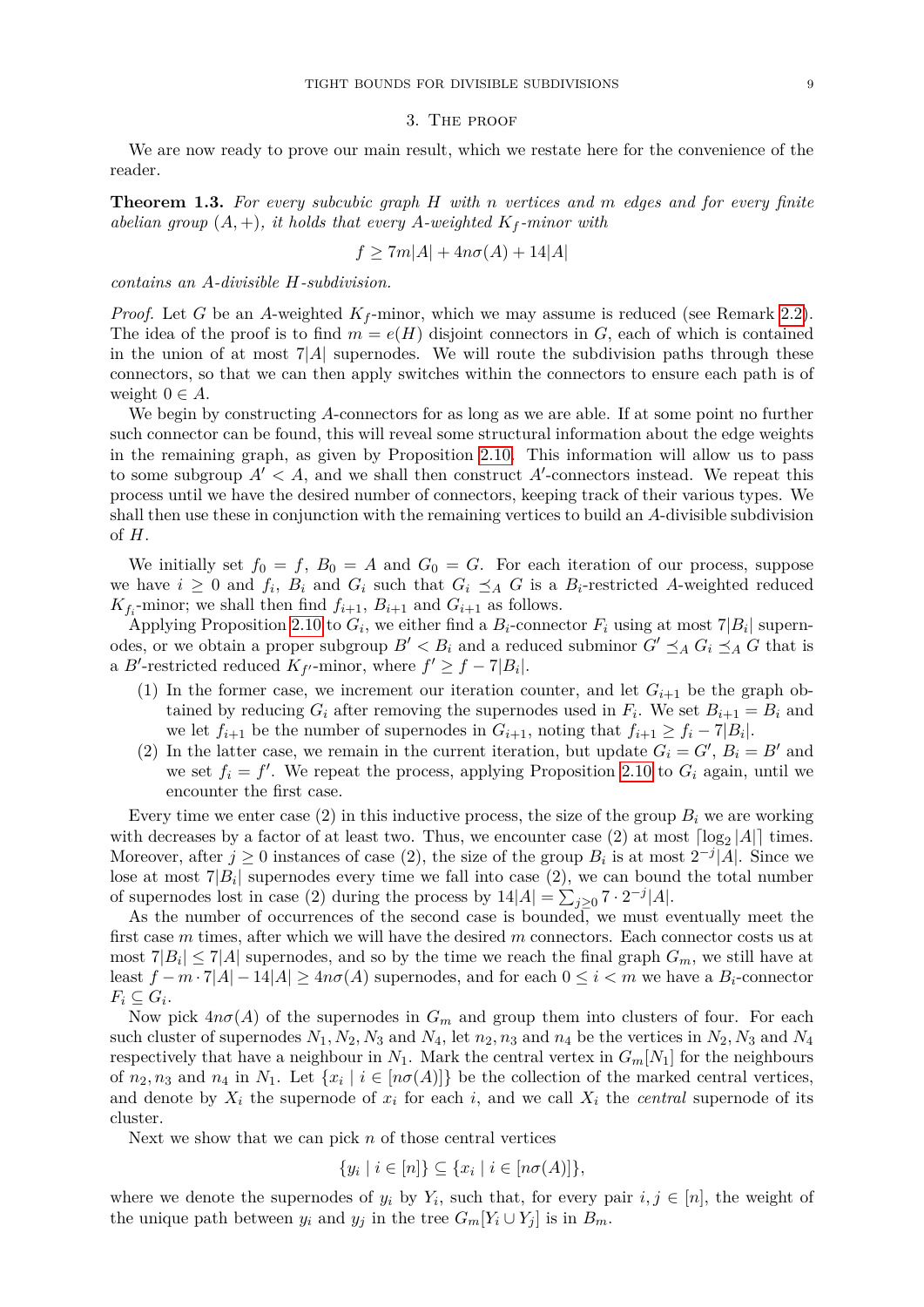<span id="page-9-1"></span>

**Figure 5.** The dotted lines represent edges between two supernodes, while the solid curves represent paths in *G<sup>m</sup>*

Indeed, let  $B' := \{a \in A \mid 2a \in B_m\}$ . Since  $G_m$  is  $B_m$ -restricted, we have that every edge *e* in  $G_m$  satisfies  $w(e) \in B'$ . Noting that  $B_m$  is, trivially, a subgroup of  $B'$ , we can define the quotient group  $B^* = B'/B_m$  and, by definition of  $\sigma$ , we have  $|B^*| = \frac{|B'|}{|B_m|} \leq \sigma(A)$ .

We now colour the vertices  $x_i$  with the elements of  $B^*$ . We start by giving  $x_1 \in X_1$  the colour  $0 + B_m \in B^*$ . Then, for each  $i \geq 2$ , let  $P_{x_i}$  be the unique path between  $x_1$  and  $x_i$  in  $G[X_1 \cup X_i]$ , and colour the vertex  $x_i$  with  $w(P_{x_i}) + B_m \in B^*$ .

We choose the vertices  $y_i$  arbitrarily from the largest colour class, which is of size at least  $\frac{n\sigma(A)}{|B^*|} \geq \frac{n\sigma(A)}{\sigma(A)} = n.$  Let us show that the path  $P_{ij}$  between  $y_i$  and  $y_j$  in  $G_m[Y_i \cup Y_j]$  is of weight in  $B_m$  for all pairs  $i, j \in [n]$ . Let  $P_i = P_{y_i}, P_j = P_{y_j}, Q_1 = P_i \cap P_{ij}, Q_2 = P_j \cap P_{ij}$ , and  $Q_3 = P_i \cap P_j$ , and let the respective weights of the latter three paths<sup>[3](#page-9-0)</sup> be  $q_1$ ,  $q_2$  and  $q_3$  respectively (see Figure [5\)](#page-9-1). Let *C* be the permissible cycle formed by the edges in  $E[P_i \cup P_j \cup P_{ij}] \setminus E[Q_1 \cup Q_2 \cup Q_3]$ . Observe that  $w(P_{ij}) = w(C) + 2(q_1 + q_2 + q_3) - (w(P_i) + w(P_j))$ . Since  $G_m$  is  $B_m$ -restricted and since we chose  $y_i$  and  $y_j$  to be of the same colour, we have  $w(P_i) + w(P_j) \in 2w(P_i) + B_m = B_m$ . Furthermore, since *C* is permissible in  $G_m$ , we have  $w(C) \in B_m$ . Finally  $2(q_1 + q_2 + q_3) \in B_m$ , again from  $G_m$  being  $B_m$ -restricted. This yields  $w(P_{ij}) \in B_m$ , as we wanted.

We now set about building an *A*-divisible subdivision of *H*. If we denote by  $\{v_i \mid i \in [n]\}$  the vertices of *H*,  $y_i$  will be the branch vertex corresponding to  $v_i$ . Let  $\mathcal{V} = \{y_i \mid i \in [n]\}$ . For a fixed arbitrary ordering  $e_1, \ldots, e_m$  of the edges of *H*, we now show how to construct the subdivision paths between the corresponding branch vertices in  $\mathcal V$ .

For each  $k \in [m]$ , the subdivision path of weight  $0 \in A$  corresponding to the edge  $e_k$  will be constructed within the graph *Gk*. Since passing to a reduced subminor does not change the weights of paths, the corresponding path in *G* will also be of weight 0. After describing these paths, we will explain why they are internally vertex-disjoint.

Importantly, as an invariant during the construction process we will require that for every edge  $e_k$  with  $k \in [m]$  and with endpoints  $v_i$  and  $v_j$ , the subdivision path representing  $e_k$  is vertexdisjoint from all supernodes contained in clusters corresponding to vertices  $y_t$  with  $t \in [n] \setminus \{i, j\}$ , and that it intersects the clusters of  $y_i$  and  $y_j$  only in their central supernodes as well as at most one other supernode from the cluster.

Now suppose that for some  $k \in [m]$  we have already constructed subdivision paths for  $e_1, \ldots, e_{k-1}$ , and let  $e_k = \{v_i, v_j\}$ . We thus need to build a subdivision path connecting  $y_i$ and  $y_j$ . Recall that  $y_i$  came from the supernode  $Y_i$ , which was part of a four-supernode cluster. Let  $Y_i^1$ ,  $Y_i^2$  and  $Y_i^3$  be the other three supernodes from that cluster, and let  $y_i^1, y_i^2$  and  $y_i^3$  be the vertices in these supernodes that are adjacent to  $Y_i$  (for which  $y_i$  was the central vertex). We define  $y_j^1 \in Y_j^1, y_j^2 \in Y_j^2$  and  $y_j^3 \in Y_j^3$  similarly with respect to  $y_j$ .

By our invariant on how subdivision-paths interact with the clusters, at most two of the three non-central supernodes  $Y_i^1, Y_i^2, Y_i^3$  respectively  $Y_j^1, Y_j^2, Y_j^3$  are intersected by subdivision-paths corresponding to  $e_1, \ldots, e_{k-1}$ . Hence, without loss of generality we may assume that  $Y_i^1$  and  $Y_j^1$ have not been used previously in the construction of subdivision paths. Let *P* be the path in

<span id="page-9-0"></span><sup>&</sup>lt;sup>3</sup>Note that the intersections  $Q_1, Q_2, Q_3$  indeed form paths (possibly of length zero), since  $G_m[Y_i], G_m[Y_j]$  and  $G_m[X_1]$  are trees.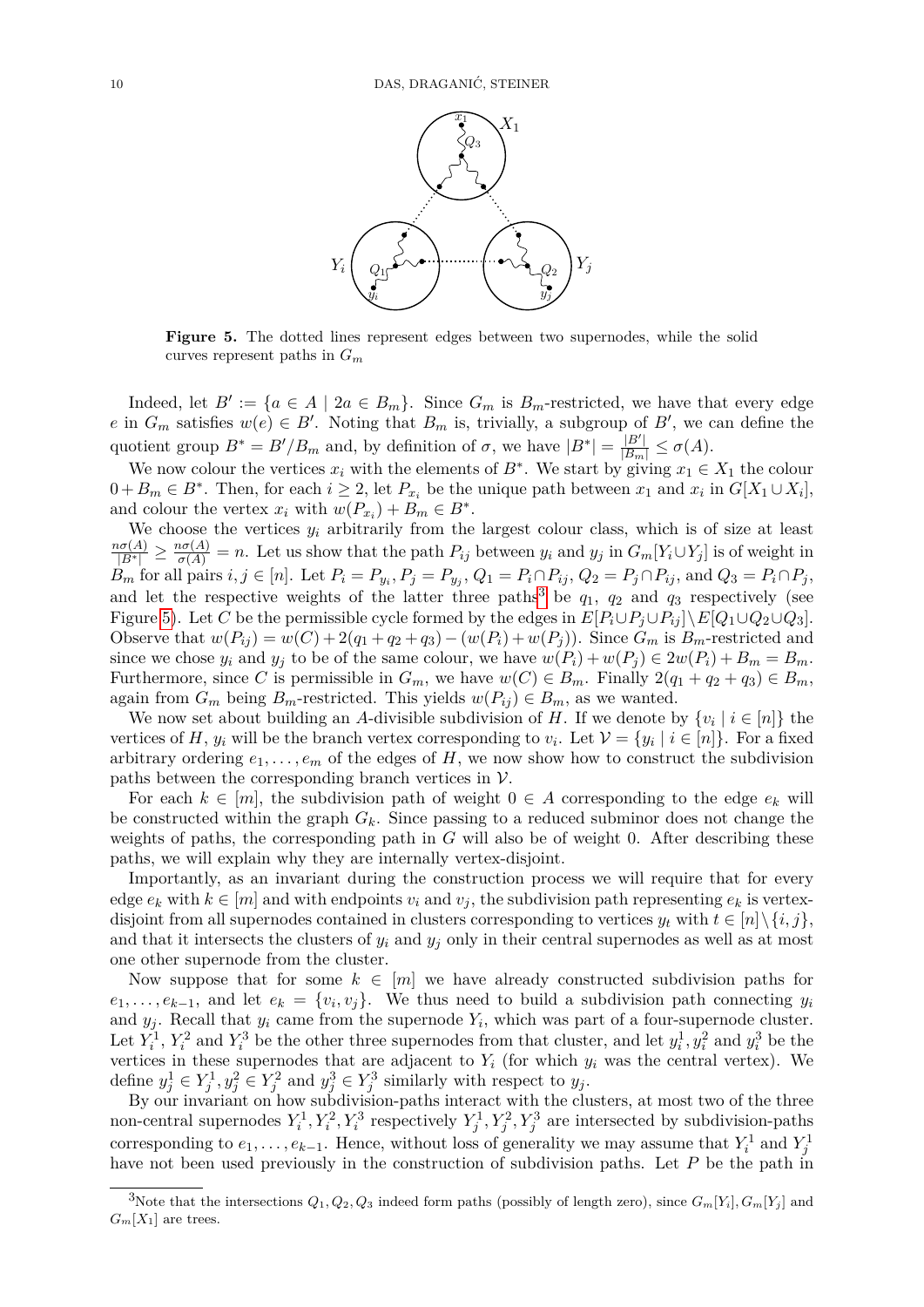$G_m[Y_i \cup Y_j]$  between  $y_i$  and  $y_j$ ,  $Q_1^k$  the path in  $G_m[Y_i \cup Y_i]$  between  $y_i$  and  $y_i^1$ , and  $Q_2^k$  the path in  $G_m[Y_j \cup Y_j^1]$  between  $y_j$  and  $y_j^1$ . We then lift these paths to the corresponding paths in  $G_k$ ; that is, we reverse any contractions that may have occurred when passing from  $G_k$  to  $G_m$ .

First, recall that our choice of  $y_i$  and  $y_j$  guarantees  $w_{G_m}(P) \in B_m$ , and so we have  $w_{G_k}(P) \in$  $B_m \leq B_k$ . Next, note that the paths  $Q_1^k$  and  $Q_2^k$  may gain some additional vertices in  $G_k$ . We define  $p_1 \in Y_i^1$  to be the vertex on  $Q_1^k$  that is adjacent to  $Y_i$ , and let  $\overline{Q}_1^k \subseteq Q_1^k$  be the path in  $G_k[Y_i \cup Y_i^1]$  from  $y_i$  to  $p_1$ . We define  $p_2$  and  $\overline{Q}_2^k$  analogously.

Now let  $t_1$  and  $t_2$  be the endpoints of the  $k^{\text{th}}$  connector  $F_k$ , which is a  $B_k$ -connector in  $G_k$ , and let  $T_1$  and  $T_2$  be their corresponding supernodes. Let  $\bar{Q}_3^k$  be the path in  $G_k[Y_i^1 \cup T_1]$  connecting *p*<sub>1</sub> to *t*<sub>1</sub>, and let  $\bar{Q}_4^k$  be the path in  $G_k[Y_j^1 \cup T_2]$  between *p*<sub>2</sub> and *t*<sub>2</sub> (see Figure [6\)](#page-10-1). Finally, let  $\bar{Q}_5^k$  be the base path between  $t_1$  and  $t_2$  in the connector  $F_k$ . Observe that the concatenation of  $P,\bar{Q}_1^k,\bar{Q}_3^k,\bar{Q}_5^k,\bar{Q}_4^k$  and  $\bar{Q}_2^k$  gives a permissible cycle in  $G_k$ , whose weight is hence in  $B_k$ . Indeed, the base path  $\overline{Q_5^k}$  is permissible by construction, while the other paths are contained within two supernodes, and hence must be permissible. As the paths do not share any supernodes beyond those of their common endpoints, it is then easy to verify that their union is permissible (with each supernode intersecting the cycle in at most one path).

<span id="page-10-1"></span>Therefore, by removing the edges of *P* from the cycle (or, equivalently, by concatenating  $\bar{Q}_1^k, \bar{Q}_3^k, \bar{Q}_5^k, \bar{Q}_4^k$  and  $\bar{Q}_2^k$ ), we obtain a path  $\bar{Q}^k$  in  $G_k$  between  $y_i$  and  $y_j$  whose weight is in  $B_k$ . We can thus perform the appropriate switches in the  $B_k$ -connector  $F_k$  (thereby modifying the path  $\overline{Q}_5^k$  to find a path in  $G_k$  between  $y_i$  and  $y_j$  of weight  $0 \in A$ . Finally, this lifts to a path  $Q_{ij}$  between  $y_i$  and  $y_j$  in the original graph *G* of weight  $0 \in A$ , which is what we sought.



**Figure 6.** This figure illustrates how the path connecting  $y_i$  and  $y_j$  is constructed. Dotted circles represent supernodes, while squiggly lines represent paths.

To finish, we show that the subdivision paths we have constructed are internally vertexdisjoint. Indeed, with the exception of the supernodes  ${Y_i \mid i \in [n]}$  housing the branch vertices  $\{y_i \mid i \in [n]\},\$  the subdivision paths pass through disjoint sets of supernodes. Within the supernode  $Y_i$ , since  $y_i$  was the central vertex for  $y_i^1$ ,  $y_i^2$  and  $y_i^3$ , it follows that the subdivision paths are disjoint apart from  $y_i$ , as required. Thus, the subdivision paths are internally vertexdisjoint, and we have constructed a genuine *A*-divisible subdivision of *H*.

#### 4. Concluding remarks

<span id="page-10-0"></span>In this paper, we have addressed a problem of Alon and Krivelevich [\[1\]](#page-11-1) on divisible subdivisions, showing that if *H* is a subcubic graph on *n* vertices with *m* edges, *A* is a finite abelian group and  $f \geq 7m|A|+4n\sigma(A)+14|A|$ , then every A-weighted  $K_f$ -minor contains an A-divisible *H*-subdivision. In particular, by taking  $A = (\mathbb{Z}_q, +)$ , it follows that having  $f \geq 7mq + 8n + 14q$ suffices to ensure the existence of an *H*-subdivision whose subdivision paths are all of length divisible by *q*.

This bound is tight up to a multiplicative constant. Indeed, since each subdivision path must have length at least *q*, a *q*-divisible *H*-subdivision requires at least  $m(q-1) + n$  vertices. Thus, for  $f = m(q-1) + n-1$ ,  $K_f$  itself is a  $K_f$ -minor without any q-divisible *H*-subdivisions. Having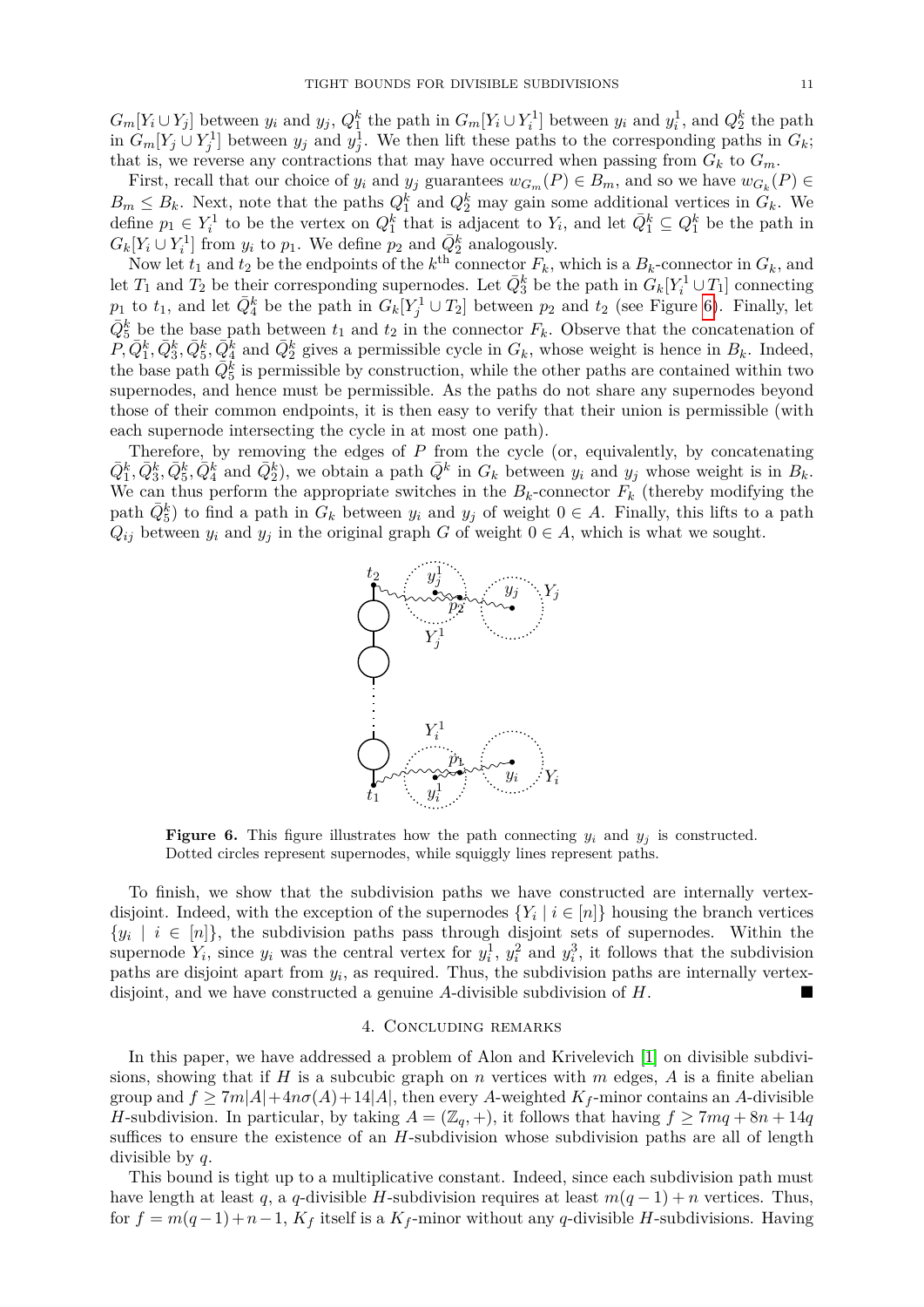failed to find any constructions that yield a better lower bound, we suspect that this trivial bound may in fact be the true answer. Part of the difficulty in proving this is that  $K_f$ -minors can have a wide range of structures, and so it is easier to restrict the class of host graphs under consideration. A natural first step would be to only look at subdivisions of *K<sup>f</sup>* .

**Problem 4.1.** *Given*  $q \in \mathbb{N}$  *and a subcubic graph H with n vertices and m edges, is it true for*  $f = m(q-1) + n$  *that every subdivision of*  $K_f$  *contains a q-divisible H-subdivision?* 

Through some case analysis, we could answer this in the affirmative when  $q = 2$  and  $H = K_4$ , providing some scant evidence in support of a positive answer. It would be interesting to see a general argument that applies to all *q* and *H*.

Recall that we seek *q*-divisible subdivisions because we cannot be guaranteed to find anything else — there are  $K_f$ -minors where every path between vertices of degree at least three has length divisible by *q*. Our proof shows that this is essentially the only obstruction, since the  $\mathbb{Z}_q$ -connectors allow us to obtain paths of any parity we wish. Thus, given  $q \geq 2$ , a subcubic graph *H* and, for every edge  $e \in E(H)$ , a residue  $r_e \in \mathbb{Z}_q$ , then in any  $K_f$ -minor *G* we can either find an *H*-subdivision such that, for each edge *e*, the subdivision path corresponding to *e* has length  $r_e$  modulo q, or we find a proper subgroup  $W < \mathbb{Z}_q$  and a subgraph  $G' \subseteq G$  that is a  $K_{f'}$ -minor for some  $f' \geq f - 7qm$ , such that every path *P* in *G*<sup> $\prime$ </sup> between vertices of degree at least three has length satisfying  $2\ell(P) \in W$ . In particular, if *q* is prime, then it divides  $\ell(P)$ .

The other restriction we imposed is that the graph *H* should be subcubic. This is again necessary, as there are  $K_f$ -minors with maximum degree three. However, we can circumvent this obstruction by including a large minimum degree requirement. Thomassen [\[32\]](#page-12-14) proved that for any graph *H*, all graphs of sufficiently large minimum degree contain *q*-divisible *H*subdivisions (in fact, one can impose a much wider range of modular restrictions on the path lengths). In light of our results, it is natural to ask how much the bound on the minimum degree can be reduced when the host graph is a  $K_f$ -minor.

**Problem 4.2.** *Given*  $f, q \geq 2$  *and a graph H, what is the smallest*  $d = d(H, q, f)$  *such that every*  $K_f$ -minor *G* with  $\delta(G) \geq d$  *contains a q-divisible H*-subdivision?

Finally, returning to the setting of group-weighted graphs, we observe that while our bound gives the correct order of magnitude in the case  $A = \mathbb{Z}_q$ , there is scope for improvement for other abelian groups. Indeed, when *H* is a cycle, Scheucher, Sidorenko and the third author (personal communication) show that when  $A = \mathbb{Z}_2^d$ , f need only grow logarithmically with the size of the group. It is then natural to presume that such savings can also be made for other subcubic graphs.

**Problem 4.3.** *Given*  $d \geq 2$  *and a subcubic graph H on n vertices with*  $m = \Omega(n)$  *edges, is there* some  $f = O(dm)$  such that every  $\mathbb{Z}_2^d$ -weighted  $K_f$ -minor contains a  $\mathbb{Z}_2^d$ -divisible  $H$ -subdivision?

# **REFERENCES**

- <span id="page-11-1"></span>[1] N. Alon and M. Krivelevich, Divisible subdivisions, *J. Graph Theor.* **98** (2021), 623–629.
- <span id="page-11-5"></span>[2] N. Alon and Y. Caro, On three zero-sum Ramsey-type problems, *J. Graph Theor.* **17** (1993), 177–192.
- <span id="page-11-2"></span>[3] N. Alon, M. Krivelevich and B. Sudakov, Turán numbers of bipartite graphs and related Ramsey-type questions, *Comb. Probab. Comput.* **12** (2003), 477–494.
- <span id="page-11-6"></span>[4] A. Bialostocki, Zero sum trees: A survey of results and open problems, In: Sauer N.W., Woodrow R.E., Sands B. (eds) *Finite and Infinite Combinatorics in Sets and Logic*, **411**, Springer, Dordrecht.
- <span id="page-11-3"></span>[5] B. Bollobás, Cycles modulo *k*, *B. Lond. Math. Soc.* **9** (1977), 97–98.
- <span id="page-11-0"></span>[6] B. Bollobás and A. Thomason, Proof of a conjecture of Mader, Erdős and Hajnal on topological complete subgraphs, *Eur. J. Combin.* **19** (1998), 883–887.
- <span id="page-11-7"></span>[7] Y. Caro, A complete characterization of the zero-sum (mod 2) Ramsey numbers, *J. Comb. Theory A* **80** (1997), 367–373.
- <span id="page-11-8"></span>[8] Y. Caro, Binomial coefficients and zero-sum Ramsey numbers, *J. Comb. Theory A* **68** (1994), 205–211.
- <span id="page-11-9"></span>[9] Y. Caro, On several variations of the Turan and Ramsey numbers, *J. Graph Theor.* **16** (1992), 257–266.
- <span id="page-11-10"></span>[10] Y. Caro, On zero-sum Ramsey numbers–complete graphs, *Quart. J. Math.* **43** (1992), 175–181.
- <span id="page-11-11"></span>[11] Y. Caro, Problems in zero-sum combinatorics, *J. Lond. Math. Soc.* **55** (1997), 427–434.
- <span id="page-11-4"></span>[12] Y. Caro, Zero-sum problems —– a survey, *Discrete Math.* **152** (1996), 93–113.
- <span id="page-11-12"></span>[13] Y. Caro and C. Provstgaard, Zero-sum delta-systems and multiple copies of a graph, *J. Graph Theor.* **32** (1999), 207–216.